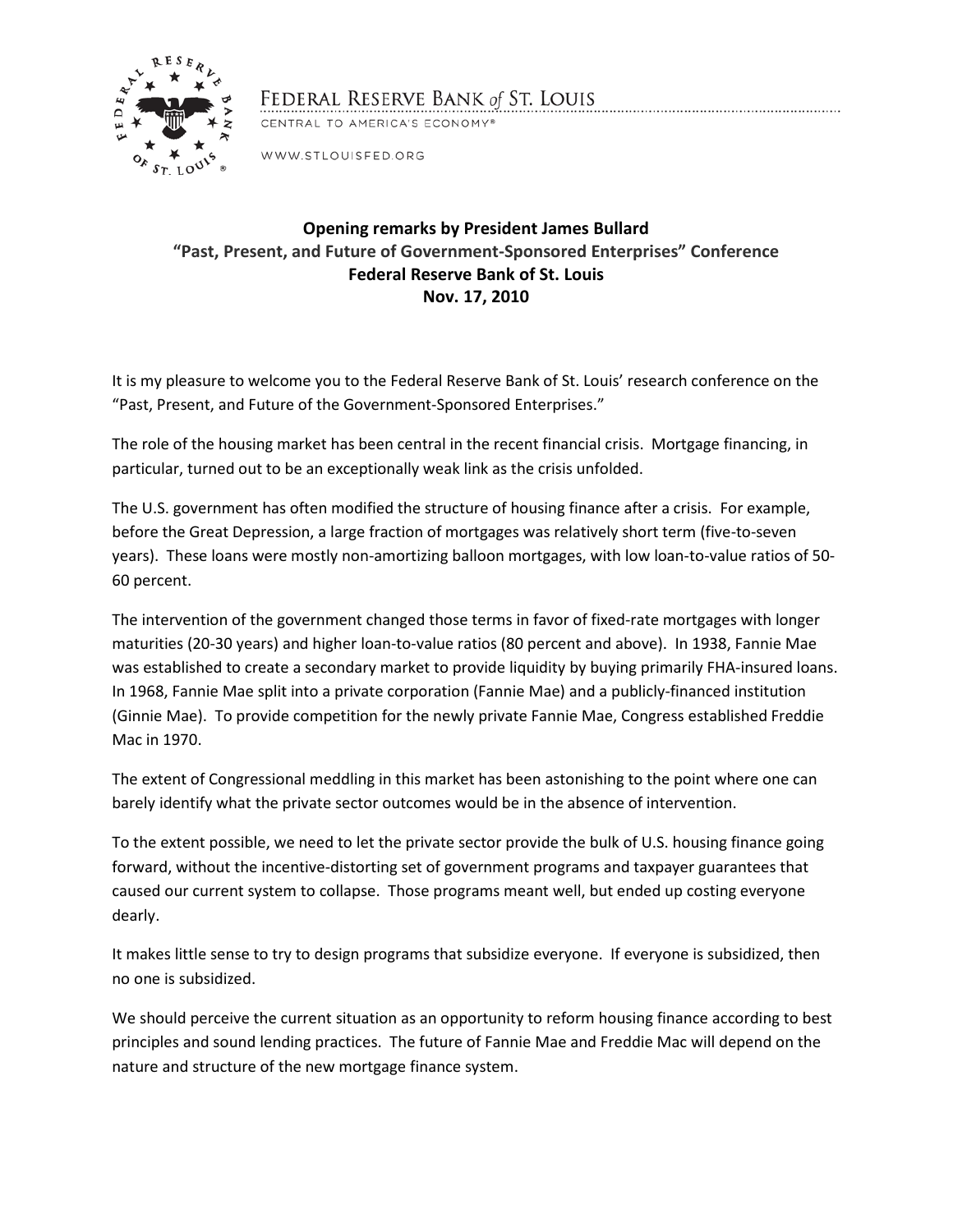

## FEDERAL RESERVE BANK of ST. LOUIS

CENTRAL TO AMERICA'S ECONOMY®

WWW.STLOUISFED.ORG

Here are a few principles that may be used to guide the reform process, and which may be discussed during the conference today:

- **Housing affordability:** To the extent possible, government subsidies to lower-income and firsttime buyers should be disentangled from housing finance more broadly defined. Subsidies should be regularly reviewed and subject to Congressional approval and appropriation of funds. These functions could be merged into the structure of the Department of Housing and Urban Development along with the government mortgage programs of the FHA and Ginnie Mae.
- **Mortgage loan origination:** One of the rationales for the GSEs is to enhance the flow of credit to specific sectors of the economy. A key question we need to ask is whether the private market will allocate credit more efficiently. In most developed countries, mortgage finance is provided by the private sector. Ideally, in a well-functioning private system, taxpayers can be sheltered so they are not exposed to insolvency risk.
- **Leverage:** Home equity is the best insurance against default. Loan-to-value ratios of 80 percent or below should be adequate to insure against most house price movements. Homeowners who choose higher loan-to-value ratios could be required to purchase default insurance or to increase the amortization component of their mortgage payments.
- **Recourse:** Many European countries had housing booms and busts of a similar magnitude to the one in the U.S., but they experienced a different pattern of default rates. For example, in Spain mortgage debt cannot be discharged in the event of default, and as a result, the default rate is much lower than in the United States. A possible reform of recourse regulation along European lines may improve the pattern of default in the U.S., which is currently regulated at the state level.
- **Transparency, risk, and insurance:** The pooling of mortgages into mortgage-backed securities could be constrained to pool loans with similar characteristics (i.e., \$150,000 to \$200,000 with a loan-to-value ratio of 80 percent). In order to avoid one-sided bets, financial intermediaries could be required to purchase insurance or otherwise appropriately hedge their MBS portfolios.

The research presented at this Conference addresses these important issues and is thus particularly timely. The range of issues we will study today ranges from the evaluation of the role of the GSEs in the expansion of the home ownership rate to their role in the purchase of subprime agency debt, as well as several proposals to reform their structure and regulation. The Federal Reserve Bank of St. Louis has long supported fundamental research in economic policy. Our goal has long been to provide